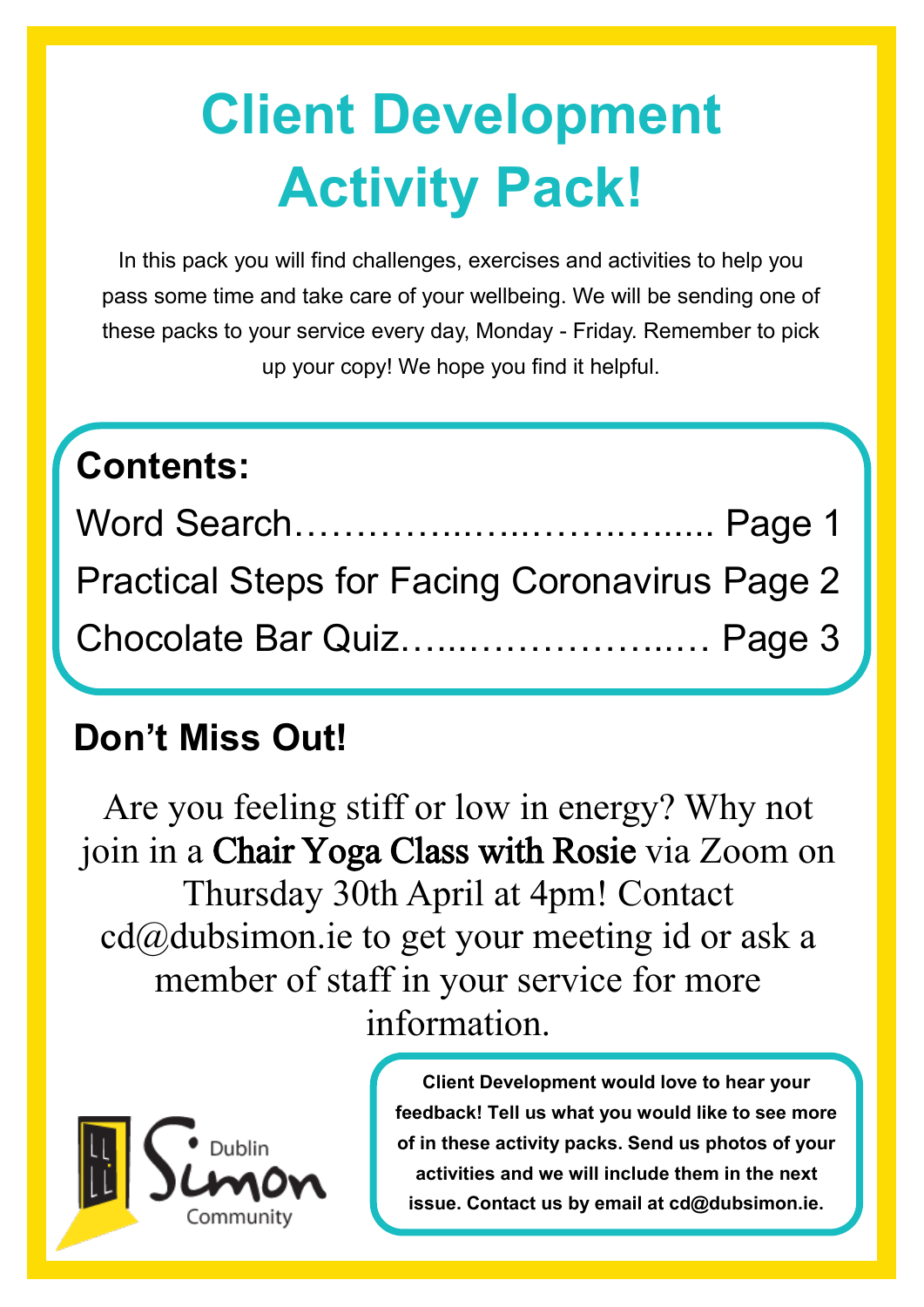## **Walt Disney Pictures Word Search**

Find and cross out all the words listed below. The words may go horizontally, vertically, diagonally and backwards. Good luck!

| U            | $\overline{O}$ | İ           | $\mathbf C$ | S            | d              | h            | p           | $\mathsf I$      | İ                | İ              | a             | W                     | j            | a            |
|--------------|----------------|-------------|-------------|--------------|----------------|--------------|-------------|------------------|------------------|----------------|---------------|-----------------------|--------------|--------------|
| j            | b              | $\mathbf C$ | f           | $\mathsf{d}$ | a              | X            | $\mathbf e$ | b                | b                | $\mathbf l$    | p             | i.                    | $\mathbf O$  |              |
| p            | m              | n           | a           | d            | $\mathsf{V}$   | t            | m           | $\mathsf{r}$     | a                | y              | S             | $\mathbf e$           | i            | I            |
| Z            | $\mathsf{U}$   | q           | n           | X            | t              | a            | n           | $\mathsf{d}$     | $\mathbf C$      | t              | y             | d                     | p            | $\mathbf e$  |
| $\mathsf{r}$ | d              | q           | t           | Z            | b              | $\mathbf l$  | d           | $\mathsf O$      | a                | U              | $\mathsf{d}$  | j                     | p            | $\mathsf{r}$ |
| $\mathbf e$  | X              | m           | a           | j            | $\overline{g}$ | İ            | j           | $\mathbf C$      | h                | j              | $\mathsf I$   | $\boldsymbol{\theta}$ | $\mathsf{n}$ | $\mathbf e$  |
| U            | t              | k           | S           | Z            | n              | y            | $\mathbf 0$ | $\boldsymbol{X}$ | j                | a              | y             | $\mathbf e$           | S            | d            |
| $\mathbf e$  | l              | $\mathsf I$ | İ           | U            | $\mathbf O$    | t            | a           | t                | a                | $\mathsf{r}$   | $\mathbf C$   | q                     | S            | n            |
| n            | $\mathbf C$    | i           | a           | İ            | S              | n            | a           | Z                | $\mathsf{r}$     | a              | $\mathfrak t$ | $\mathbf O$           | p            | İ            |
| d            | a              | j           | t           | İ            | $\mathbf e$    | $\mathsf{l}$ | m           | $\mathsf{I}$     | d                | k              | b             | n                     | p            | $\mathbf C$  |
| S            | $\mathbf O$    | $\mathsf I$ | $\mathsf r$ | p            | İ              | n            | $\mathbf O$ | $\mathbf C$      | $\mathbf C$      | h              | İ             | $\mathbf O$           | h            | a            |
| a            | $\mathbf l$    | a           | U           | j            | W              | $\mathsf{r}$ | k           | b                | $\boldsymbol{g}$ | $\overline{g}$ | $\mathsf{r}$  | m                     | $\mathsf I$  | h            |
| S            | $\mathbf C$    | t           | k           | m            | $\sf U$        | y            | m           | $\mathsf{r}$     | S                | d              | t             | f                     | $\mathbf e$  | $\mathsf{V}$ |
| Z            | f              | S           | X           | t            | X              | p            | $\mathbf O$ | İ.               | $\mathsf{d}$     | m              | n             | t                     | $\mathsf{V}$ | n            |
| d            | W              | a           | U           | $\mathbf C$  | Z              | X            | S           | X                | h                | h              | Z             | $\mathsf f$           | $\mathsf f$  | d            |
|              |                |             |             |              |                |              |             |                  |                  |                |               |                       |              |              |

pinocchio fantasia dumbo bambi cinderella aristocats aladdin pocahontas hercules mulan tarzan ratatouille up

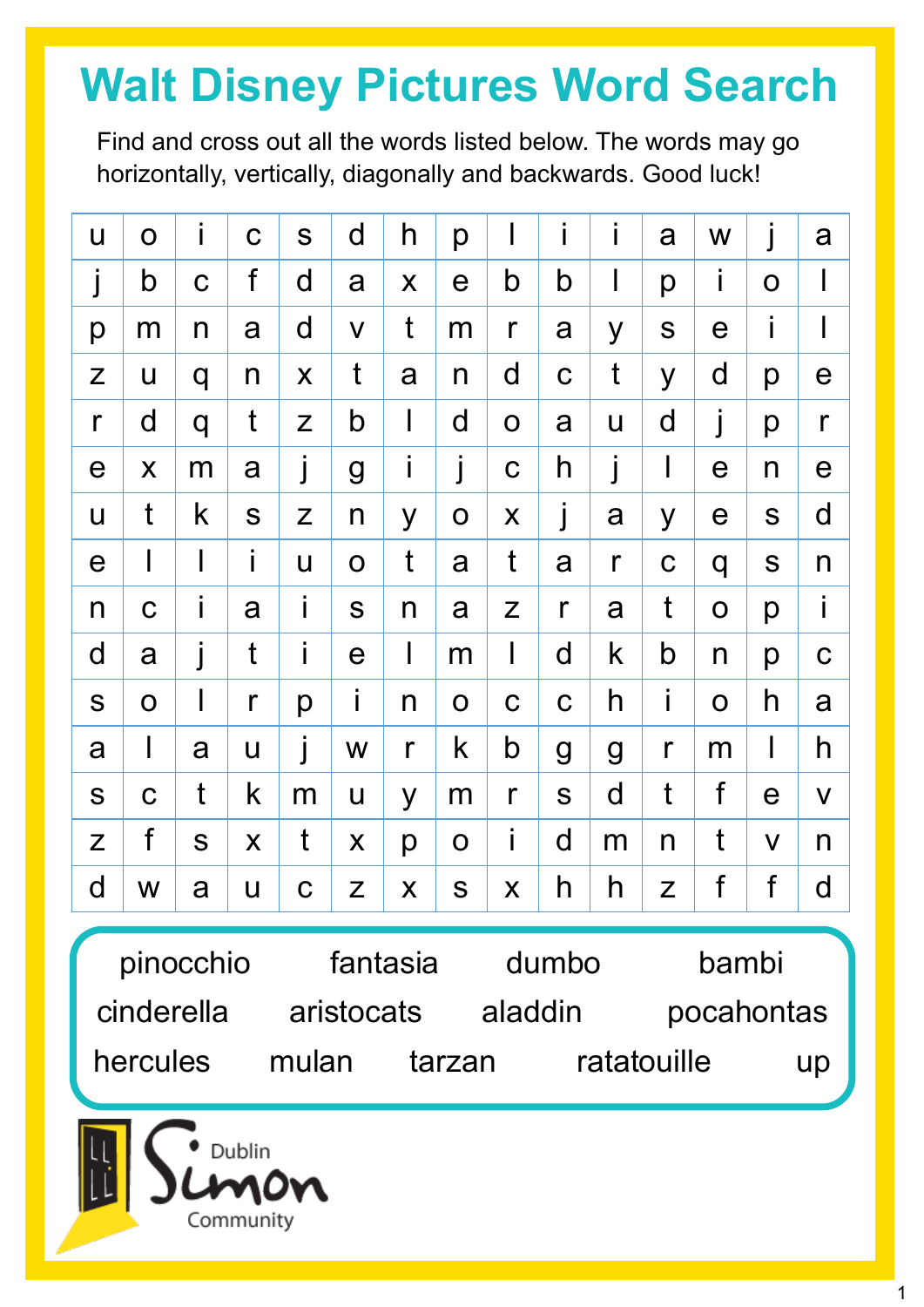#### **Face COVID-19**



#### *Use these practical steps for responding effectively to the Corona crisis!*

- **F** = **Focus** on what's in your control anxiety is normal in these times of uncertainty.
- **A** = **Acknowledge** your thoughts & feelings observe what is going on inside you.
- **C** = **Come back** into your body use your senses, do some stretching or breathing exercises.
- **E** = **Engage** in what you're doing really focus on what you are doing right now.

#### *You may have to do this a few times before you feel a little calmer.*

- **C** = **Committed action**. Is what you do important to you? Does it improve your wellbeing right now? Does it help others around you?
- **O** = **Open up**. Allow yourself to feel unpleasant feelings and be kind to yourself.
- **V** = **Values**. Remember what you value and believe in, for example; love, respect, humour, patience, courage, honesty, caring, openness, kindness... And sprinkle these values across your day.
- **I** = **Identify**. Identify your resources for help, assistance, support, and advice. This includes friends, family, staff, health professionals, counsellors. Find a reliable and trustworthy source of information for updates on the crisis and guidelines for responding to it.
- **D** = **Disinfect & distance**. Wash your hands regularly and practice as much social distancing as is realistically possible, for the greater good of your community. And remember, we're talking about physical distancing – not cutting off emotionally.



For more information please contact Sure Steps Counselling on 01 635 4882 or surestepscounselling@dubsimon.ie